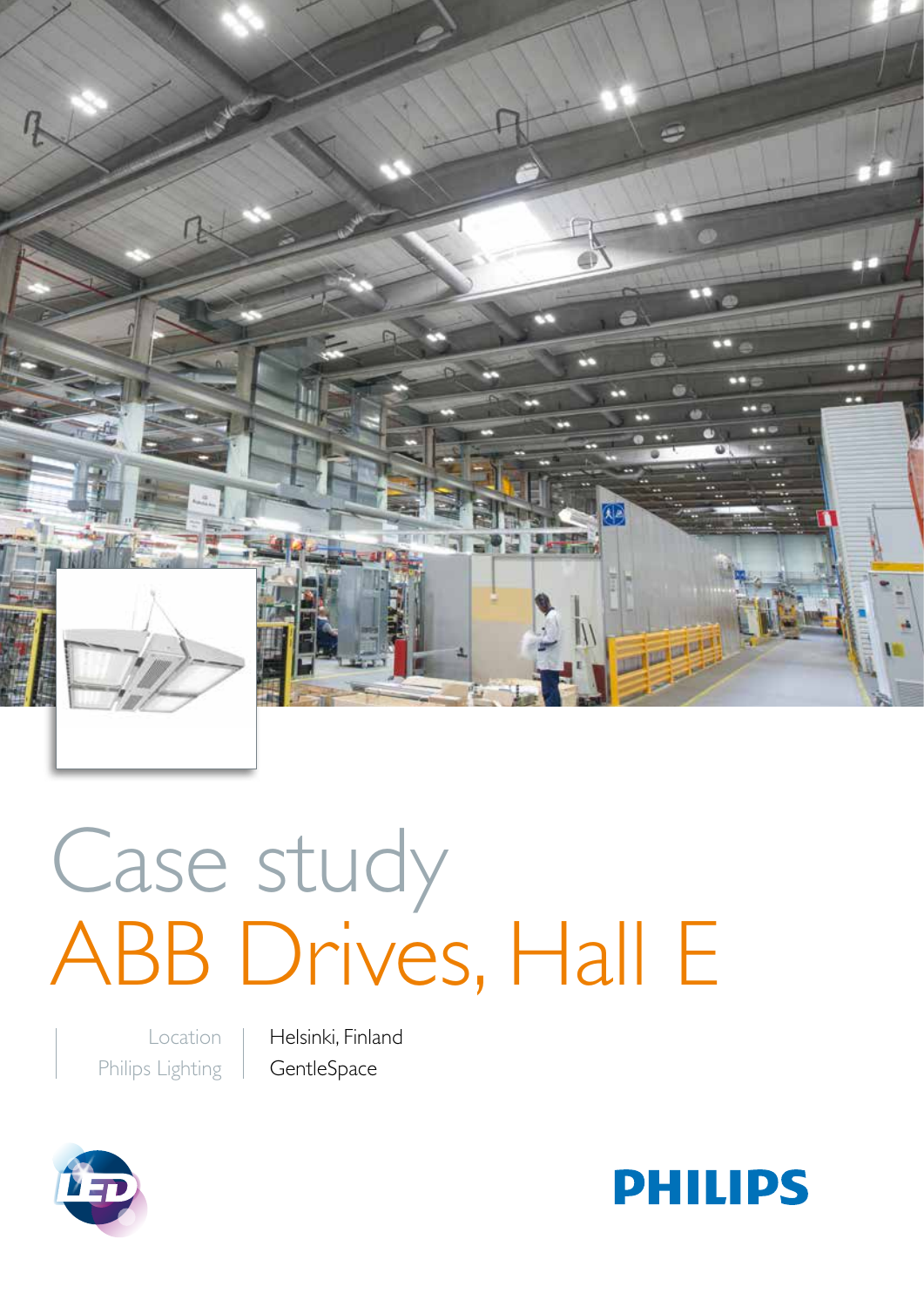

"The most important criteria when selecting a new lighting solution were the technical characteristics and the ability to connect to our KNX controls system; – as well as Philips' reputation as a reliable partner."

Matti Suomalainen, Project Manager at ABB Oy Real Estate

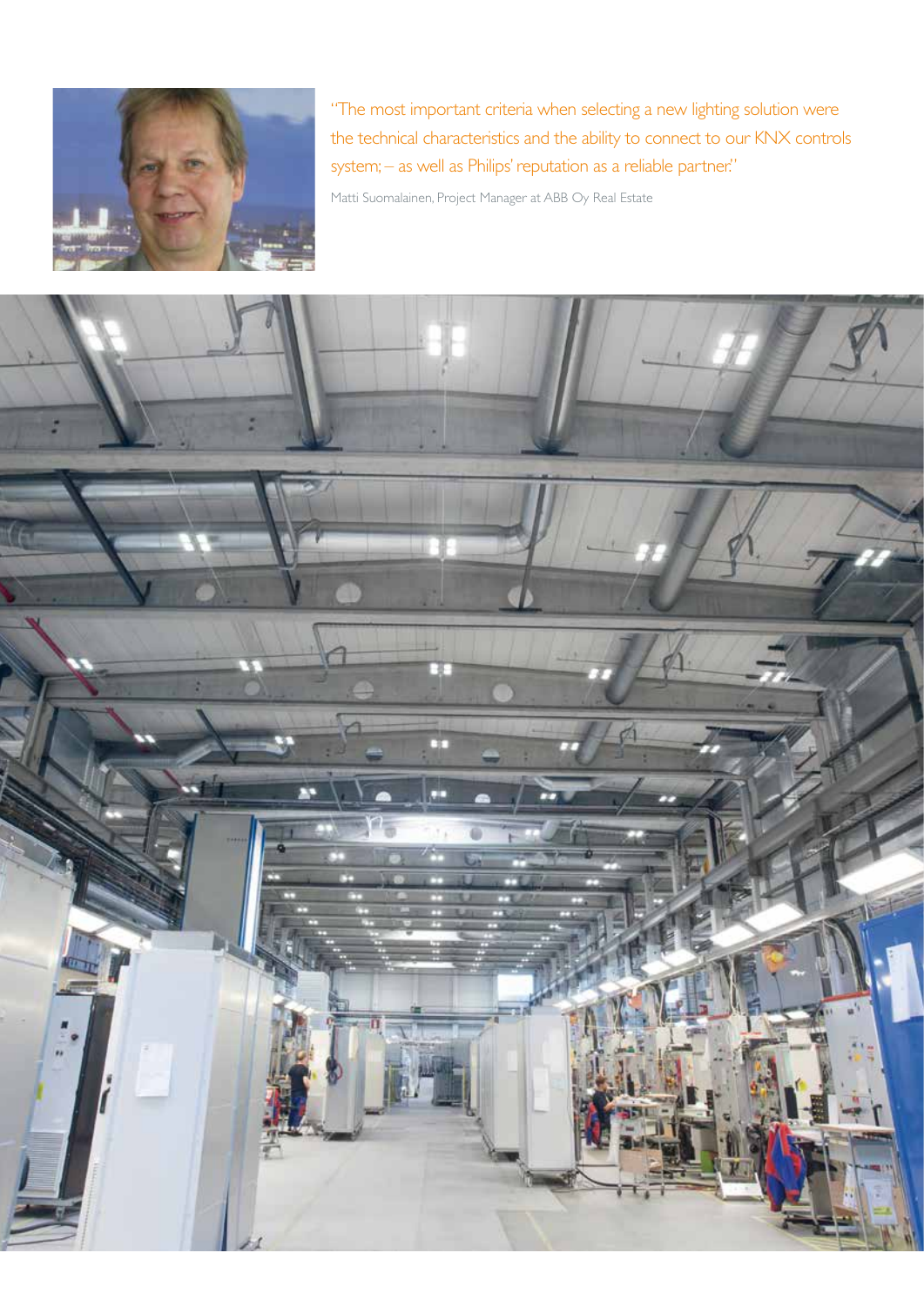## Quality was ensured through trial use of the GentleSpace luminaires



#### Project info

Customer

ABB

Location ABB Drives, Hall E, Hiomotie 13, Helsinki, Finland Philips solution GentleSpace LED luminaires

#### **Background**

ABB, a global leader in power and automation technologies, is the largest supplier of industrial motors and drives, the largest provider of generators to the wind industry, and the largest supplier of power grids worldwide. The company employs 150,000 people and operates in approximately 100 countries. In Finland, ABB is the biggest employer in the capital region of Helsinki. ABB Drives business unit, develops and manufactures low-voltage frequency converters and related software tools. The unit is responsible for global sales and marketing as well as research and product development at ABB.

### The challenge

Lighting came strongly to the fore in 2010, during a property survey performed at ABB Drives, where they placed energy saving for the lighting at the forefront for change. Hall E still used the factory's original lighting system from the 1970s. The lamps were at the end of their life cycle, and the condition of the cabling was worrying. Matti Suomalainen, Project Manager at ABB Oy Real Estate: "The most important criteria when selecting a new lighting solution were the technical characteristics and the ability to connect to our KNX controls system; – as well as Philips' reputation as a reliable partner."

#### The solution

After ABB was introduced to Philips' GentleSpace LED Highbay luminaire

they launched a pilot project in  $1/16$  of the 15,000 m<sup>2</sup> hall, to test this solution in practice; for energy efficiency, controllability, endurance and quality of light. The results were positive: all the criteria set for the lighting were met. According to Matti Suomalainen of ABB Oy Real Estate this pilot lighting project was the largest and longest in duration. ''We do pilot projects when the solution is new and unknown to us, which, on the real estate side, is not very often. That's because we wanted at least 6 months experience in use before making a final decision", he says. Philips GentleSpace luminaires can replace lighting solutions that are already in existence, and the benefit of LED technology over traditional technology is that it can be controlled. ABB use a KNX system for control, and using LED meant they could group areas with greater flexibility. The ABB KNX system controls the lighting for Hall E over a 16 area basis.

### **Benefits**

"Optimal lighting is regulated for each area, taking into account the need for light, which depends on activities occurring within the area", says Harri Liukku of ABB Oy. "Natural light is utilised under the control of the KNX system, by maintaining a constant level of lighting, reducing or increasing the amount of lighting according to the availability of natural light. In addition, each area is controlled by a timing programme tied to the schedule of shifts. Lighting control achieves optimum energy efficiency and maximises the life of the luminaires."